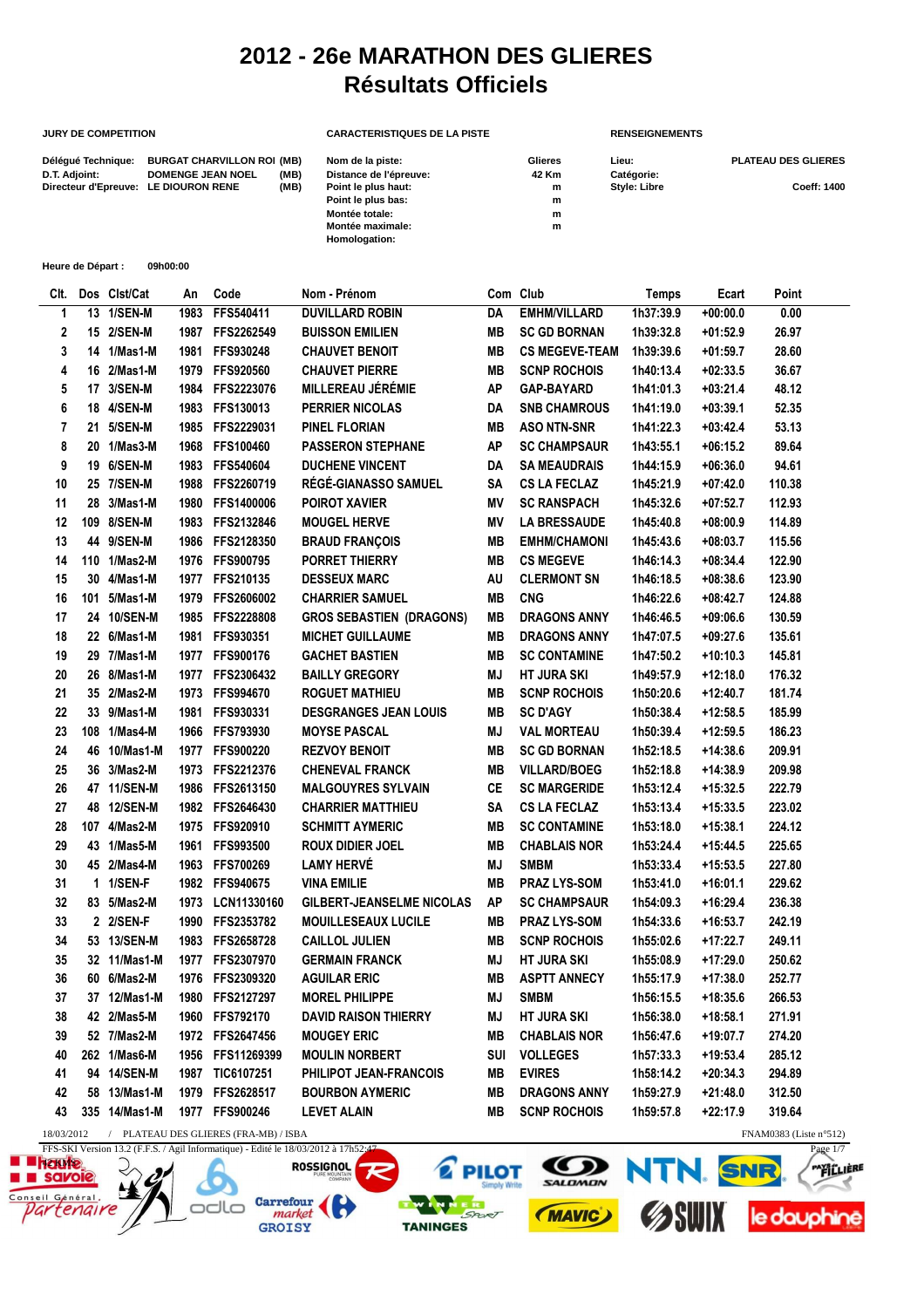| CIt.                      |    | Dos Clst/Cat  | An   | Code                                  | Nom - Prénom                         |           | Com Club                 | Temps     | Ecart      | Point                  |
|---------------------------|----|---------------|------|---------------------------------------|--------------------------------------|-----------|--------------------------|-----------|------------|------------------------|
| 44                        | 51 | 3/Mas5-M      | 1961 | FFS390043                             | <b>GOUDARD OLIVIER</b>               | <b>MB</b> | <b>CHABLAIS NOR</b>      | 2h00:24.4 | $+22:44.5$ | 326.00                 |
| 45                        |    | 194 8/Mas2-M  | 1975 | FFS2658305                            | <b>VOLLUET GREGOIRE</b>              | <b>SA</b> | <b>CS LA FECLAZ</b>      | 2h01:12.0 | +23:32.1   | 337.37                 |
| 46                        |    | 64 2/Mas3-M   | 1967 | FFS2240580                            | <b>GIBELLO PIERRE YVES</b>           | DA        | <b>GUC GRENOBLE</b>      | 2h01:16.3 | $+23:36.4$ | 338.39                 |
| 47                        |    | 50 15/Mas1-M  | 1980 | FFS2660318                            | <b>PIGNIER CEDRIC</b>                | MВ        | <b>PRAZ LYS-SOM</b>      | 2h01:41.8 | $+24:01.9$ | 344.49                 |
| 48                        |    | 92 9/Mas2-M   |      | 1974 TIC6107223                       | <b>MARET EDOUARD</b>                 | MВ        | <b>SAVIGNY</b>           | 2h01:47.1 | $+24:07.2$ | 345.75                 |
| 49                        |    | 54 16/Mas1-M  |      | 1978 FFS2638183                       | <b>DUCRET JEREMIE</b>                | MВ        | <b>DRAGONS ANNY</b>      | 2h02:06.6 | +24:26.7   | 350.41                 |
| 50                        |    | 234 17/Mas1-M | 1980 | FFS11319346                           | PETITPREZ ANTOINE                    | <b>BO</b> | <b>SCA CHALON</b>        | 2h02:07.6 | +24:27.7   | 350.65                 |
| 51                        |    | 100 3/Mas3-M  | 1970 | FFS2635114                            | <b>VALLET PHILIPPE</b>               | IF        | <b>USMT</b>              | 2h02:24.5 | $+24:44.6$ | 354.69                 |
| 52                        |    | 99 10/Mas2-M  | 1973 | FFS2661528                            | <b>GUILLOT FRANCK</b>                | MВ        | <b>SCNP ROCHOIS</b>      | 2h02:32.8 | +24:52.9   | 356.67                 |
|                           |    |               |      |                                       |                                      |           |                          |           |            |                        |
| 53                        |    | 312 4/Mas5-M  | 1960 | FFS2645292                            | <b>LORENZI JEAN FRANCOIS</b>         | MВ        | <b>VILLARD/BOEG</b>      | 2h03:05.5 | $+25:25.6$ | 364.48                 |
| 54                        |    | 85 11/Mas2-M  |      | 1975 TIC6107177                       | DE BESSES PHILIPPE                   | MВ        | <b>BELELVAUX</b>         | 2h03:07.4 | $+25:27.5$ | 364.94                 |
| 55                        |    | 31 12/Mas2-M  |      | 1972 FFS995606                        | <b>MONTFORT LAURENT</b>              | MВ        | <b>VILLARD/BOEG</b>      | 2h03:21.4 | $+25:41.5$ | 368.28                 |
| 56                        |    | 41 13/Mas2-M  |      | 1976 FFS191115                        | <b>COLOMBAN SYLVAIN</b>              | MВ        | <b>SCNP ROCHOIS</b>      | 2h03:23.8 | $+25:43.9$ | 368.86                 |
| 57                        |    | 49 4/Mas3-M   | 1971 | FFS2338767                            | <b>BONDIER NICOLAS</b>               | MВ        | <b>SC ANNEMASSE</b>      | 2h03:38.4 | $+25:58.5$ | 372.34                 |
| 58                        |    | 102 18/Mas1-M | 1978 | FFS2638184                            | <b>BOISSIERE JULIEN</b>              | MВ        | <b>DRAGONS ANNY</b>      | 2h04:11.5 | $+26:31.6$ | 380.25                 |
| 59                        |    | 73 5/Mas3-M   | 1967 | LCN11227832                           | <b>BARRAL VINCENT</b>                | MВ        | <b>DRAGONS ANNECY</b>    | 2h05:29.2 | +27:49.3   | 398.82                 |
| 60                        | 61 | 3/Mas4-M      | 1965 | FFS2605181                            | <b>TETAZ OLIVIER</b>                 | <b>SA</b> | <b>CN REVARD</b>         | 2h05:48.1 | $+28:08.2$ | 403.33                 |
| 61                        |    | 103 3/SEN-F   |      | 1986 FFS2199671                       | <b>VANNSON CLAIRE</b>                | ΜV        | H.M.S.N.                 | 2h06:23.0 | $+28:43.1$ | 411.67                 |
| 62                        |    | 283 6/Mas3-M  | 1971 | FFS11275562                           | <b>TRESALLET PATRICK</b>             | <b>SA</b> | <b>SKI CLUB PEISEY-V</b> | 2h07:01.6 | +29:21.7   | 420.89                 |
| 63                        |    | 65 7/Mas3-M   | 1969 | FFS2641458                            | <b>SHERPA DACHHIRI</b>               | <b>SA</b> | <b>CS LA FECLAZ</b>      | 2h07:07.1 | $+29:27.2$ | 422.21                 |
| 64                        |    | 260 14/Mas2-M |      | 1974 TIC6107164                       | <b>CHABOUD REGIS</b>                 | SΑ        | <b>JACOB BELLECOM</b>    | 2h07:18.9 | $+29:39.0$ | 425.02                 |
| 65                        |    | 119 15/Mas2-M | 1974 | TIC6107199                            | <b>GINTER SÉBASTIEN</b>              | SΑ        | <b>MONTVALEZAN</b>       | 2h07:25.2 | $+29:45.3$ | 426.53                 |
|                           |    | 62 2/Mas6-M   |      | FFS990115                             | <b>DUCHENE BERNARD</b>               | MВ        | <b>DRAGONS ANNY</b>      |           |            |                        |
| 66                        |    |               | 1956 |                                       |                                      |           |                          | 2h07:31.5 | $+29:51.6$ | 428.03                 |
| 67                        |    | 56 15/SEN-M   | 1984 | FFS2306694                            | <b>GAUTHIER LUC</b>                  | MВ        | <b>ASO NTN-SNR</b>       | 2h07:46.8 | $+30:06.9$ | 431.69                 |
| 68                        |    | 246 16/SEN-M  | 1988 | <b>TIC6107248</b>                     | PERNET-MUGNIER ROMAIN                | MВ        | <b>GRAND BORNAND</b>     | 2h07:56.7 | $+30:16.8$ | 434.06                 |
| 69                        |    | 131 4/Mas4-M  |      | 1962 FFS544436                        | <b>DUCASTEL NICOLAS</b>              | DA        | <b>SN CHARTROUS</b>      | 2h07:57.7 | +30:17.8   | 434.29                 |
| 70                        |    | 149 19/Mas1-M | 1977 | FFS2235091                            | <b>ROLLAND ERIC</b>                  | <b>SA</b> | <b>CS LA FECLAZ</b>      | 2h08:19.0 | $+30:39.1$ | 439.38                 |
| 71                        |    | 97 17/SEN-M   | 1983 | <b>TIC6107242</b>                     | <b>ODDONE PIERRE-YVES</b>            | ITA       | <b>SC VALLE MAIRA</b>    | 2h08:33.3 | $+30:53.4$ | 442.80                 |
| 72                        |    | 84 16/Mas2-M  | 1976 | LCN2642383                            | <b>CORREARD CHRISTOPHE</b>           | DA        | <b>SKIEURS MT AIGUI</b>  | 2h08:50.1 | $+31:10.2$ | 446.81                 |
| 73                        |    | 7 1/Mas1-F    | 1981 | FFS930118                             | <b>HUDRY SABINE</b>                  | MВ        | <b>SC GD BORNAN</b>      | 2h08:51.5 | $+31:11.6$ | 447.15                 |
| 74                        |    | 269 8/Mas3-M  | 1971 | FFS2636010                            | <b>CONVERT PATRICE</b>               | DA        | <b>SN CHARTROUS</b>      | 2h08:54.5 | $+31:14.6$ | 447.86                 |
| 75                        |    | 86 9/Mas3-M   | 1971 | TIC6107188                            | <b>DRILLOT FRED</b>                  | MВ        | <b>ST LAURENT</b>        | 2h09:00.6 | $+31:20.7$ | 449.32                 |
| 76                        |    | 309 5/Mas4-M  | 1966 | FFS2645036                            | <b>DECHAMBOUX JACQUES</b>            | <b>MB</b> | <b>CNG</b>               | 2h09:10.2 | $+31:30.3$ | 451.62                 |
| 77                        |    | 59 17/Mas2-M  | 1973 | FFS2605474                            | <b>GROS SEBASTIEN (CHAMONIX)</b>     | MВ        | <b>CS CHAMONIX</b>       | 2h09:19.5 | $+31:39.6$ | 453.84                 |
| 78                        |    | 255 18/SEN-M  | 1988 | TIC6107203                            | <b>GRANGER MATHIEU</b>               | SΑ        | <b>SONNAZ</b>            | 2h09:36.8 | $+31:56.9$ | 457.97                 |
| 79                        |    | 75 19/SEN-M   | 1984 | LCN11264019                           | <b>GIRARDOT MATHIEU</b>              | MВ        | <b>DRAGONS ANNECY</b>    | 2h09:42.0 | $+32:02.1$ | 459.21                 |
| 80                        |    | 57 6/Mas4-M   |      | 1966 FFS1343065                       | <b>KUNTZINGER FRANCIS</b>            | SΑ        | <b>CN REVARD</b>         | 2h10:06.4 | $+32:26.5$ | 465.04                 |
|                           |    |               |      |                                       |                                      |           |                          |           |            |                        |
| 81                        |    | 209 10/Mas3-M | 1969 | <b>TIC6107252</b>                     | <b>POIROT STEPHANE</b>               | DA        | <b>SKIEURS MT AIGUI</b>  | 2h10:21.4 | $+32:41.5$ | 468.63                 |
| 82                        |    | 112 11/Mas3-M |      | 1968 TIC6107160                       | <b>BORCARD CHRISTOPHE</b>            | MВ        | <b>SEYNOD</b>            | 2h10:31.8 | $+32:51.9$ | 471.11                 |
| 83                        |    | 66 7/Mas4-M   |      | 1962 FFS2309722                       | <b>CHEVALLIER NICOLAS</b>            | MВ        | <b>SC CONTAMINE</b>      | 2h10:48.0 | $+33:08.1$ | 474.98                 |
| 84                        |    | 111 5/Mas5-M  | 1960 | LCN11323282                           | <b>DENAIX MICHEL</b>                 | MВ        | <b>CHAVANOD</b>          | 2h11:10.2 | $+33:30.3$ | 480.28                 |
| 85                        |    | 3 1/Mas3-F    | 1969 | FFS2613513                            | <b>MARIN MURIEL</b>                  | DA        | <b>SN CHARTROUS</b>      | 2h11:27.6 | $+33:47.7$ | 484.44                 |
| 86                        |    | 344 8/Mas4-M  | 1964 | FFS2629444                            | <b>BLONDEAU EMMANUEL</b>             | ΑP        | <b>SC ST LEGER</b>       | 2h11:37.8 | $+33:57.9$ | 486.88                 |
| 87                        |    | 63 3/Mas6-M   |      | 1952 FFS990138                        | <b>MICHET CLAUDE</b>                 | MВ        | <b>DRAGONS ANNY</b>      | 2h11:44.7 | $+34:04.8$ | 488.53                 |
| 88                        |    | 96 9/Mas4-M   |      | 1962 TIC6107277                       | <b>VUILLEMIN ALAIN</b>               | MВ        | <b>MENTHONNEX</b>        | 2h11:59.2 | $+34:19.3$ | 491.99                 |
| 89                        |    | 347 10/Mas4-M |      | 1962 FFS11290084                      | <b>OUVRIER-NEYRET EDMOND</b>         | SA        | <b>SAINT FERREOL</b>     | 2h12:12.8 | $+34:32.9$ | 495.24                 |
| 90                        |    | 257 18/Mas2-M |      | 1976 FFS2314896                       | <b>COQUOIN YOHANN</b>                | SA        | <b>SC PEISEY VA</b>      | 2h12:48.3 | $+35:08.4$ | 503.72                 |
| 91                        |    | 221 11/Mas4-M |      | 1964 FFS2663326                       | <b>BAYLE GILLES</b>                  | ΑP        | <b>SC CHAMPSAUR</b>      | 2h12:52.5 | $+35:12.6$ | 504.73                 |
| 92                        |    | 231 12/Mas4-M |      | 1964 LCN112275560                     | <b>CHAMBET PATRICK</b>               | MВ        | <b>ASPTT ANNECY</b>      | 2h12:55.6 | $+35:15.7$ | 505.47                 |
| 93                        |    | 296 12/Mas3-M |      | 1970 LCN11275522                      | <b>PARENT HERVE</b>                  | MJ        | <b>SC NOZEROY</b>        | 2h12:58.1 | $+35:18.2$ | 506.06                 |
| 94                        |    | 55 4/Mas6-M   |      | 1952 FFS2176275                       | PEPKE PEP                            | MJ        | <b>HT JURA SKI</b>       | 2h13:13.1 | $+35:33.2$ | 509.65                 |
| 95                        |    | 76 5/Mas6-M   |      | 1953 LCN11267699                      | <b>RENAUD PATRICK</b>                | ΜJ        | <b>SKI CLUB DE BELL</b>  | 2h13:17.2 | $+35:37.3$ | 510.63                 |
|                           |    |               |      |                                       |                                      |           |                          |           |            |                        |
| 96                        |    | 354 13/Mas3-M |      | 1969 TIC6107207                       | <b>HAVART FREDERIC</b>               | MВ        | <b>CERNEX</b>            | 2h13:17.8 | $+35:37.9$ | 510.77                 |
| 97                        |    | 90 6/Mas5-M   |      | 1957 LCN11283827                      | <b>LAMY-CHAPUIS ALAIN</b>            | MJ        | <b>HAUT JURA SKI</b>     | 2h13:32.0 | $+35:52.1$ | 514.16                 |
| 98                        |    | 238 7/Mas5-M  |      | 1958 FFS239240                        | <b>LAVIGNE BRUNO</b>                 | MВ        | <b>SKI CLUB CHATEL</b>   | 2h13:43.4 | $+36:03.5$ | 516.89                 |
| 99                        |    | 70 6/Mas6-M   |      | 1956 FFS2627030                       | <b>GROS CHRISTOPHE</b>               | MВ        | <b>DRAGONS ANNY</b>      | 2h13:47.3 | $+36:07.4$ | 517.82                 |
| 18/03/2012<br>EEC CIZIAL. |    |               |      | / PLATEAU DES GLIERES (FRA-MB) / ISBA | $\sim$ F.C. (1.10/02/0010 ) 17650.47 |           |                          |           |            | FNAM0383 (Liste n°512) |

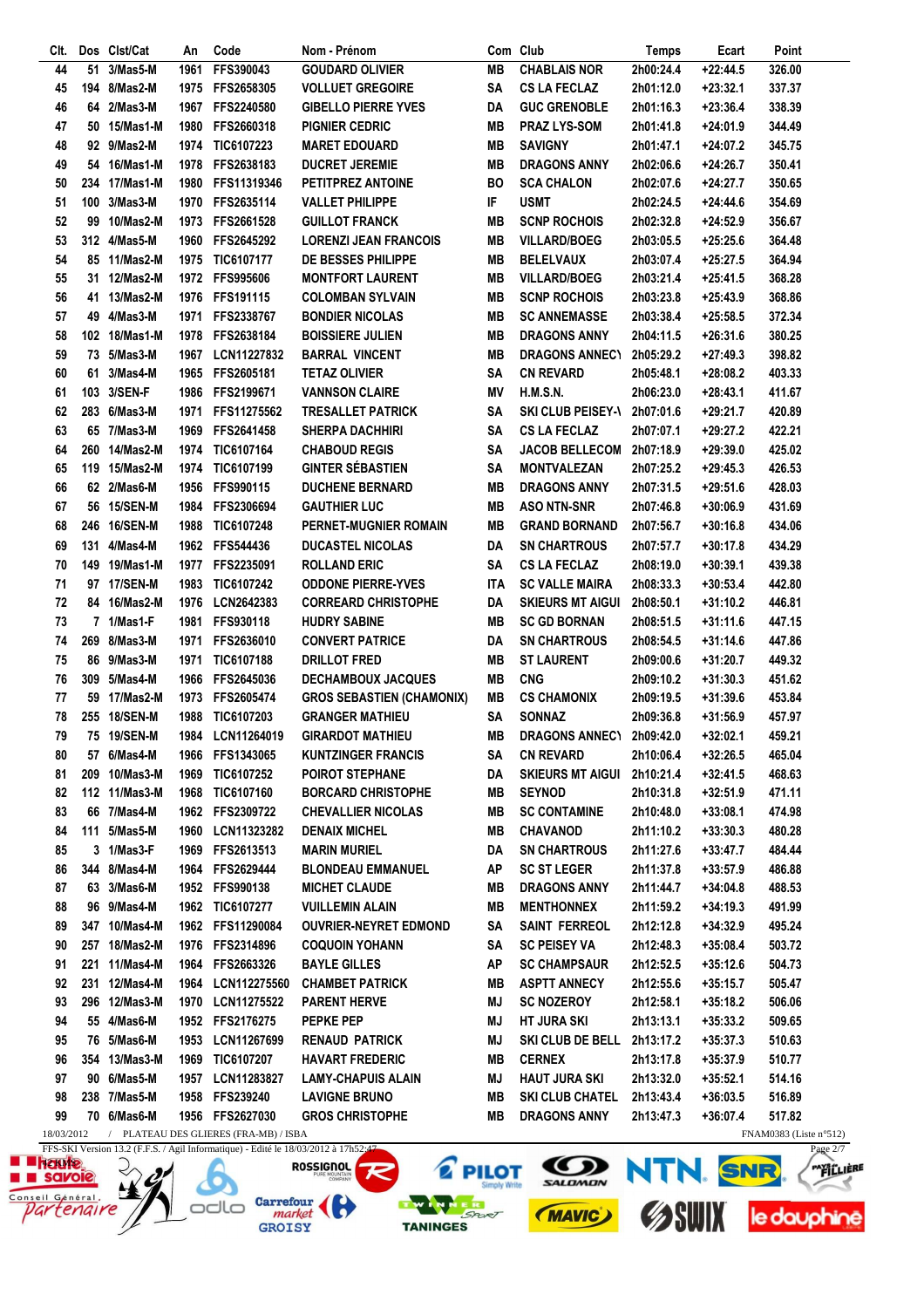| Clt.       |     | Dos Clst/Cat  | An   | Code                                  | Nom - Prénom                |            | Com Club                   | <b>Temps</b> | Ecart      | Point                            |
|------------|-----|---------------|------|---------------------------------------|-----------------------------|------------|----------------------------|--------------|------------|----------------------------------|
| 100        | 80  | 1/Mas8-M      | 1946 | LCN11276172                           | <b>VERNAY RENE</b>          | <b>MB</b>  | <b>SILLINGY</b>            | 2h14:11.3    | $+36:31.4$ | 523.55                           |
| 101        |     | 244 20/SEN-M  | 1986 | TIC6107249                            | PERNET-MUGNIER SEBASTIEN    | <b>MB</b>  | <b>GRAND BORNAND</b>       | 2h14:15.9    | +36:36.0   | 524.65                           |
| 102        | 161 | 8/Mas5-M      | 1961 | FFS2614993                            | <b>PAVARD THIERRY</b>       | IF         | <b>USMT</b>                | 2h14:20.5    | +36:40.6   | 525.75                           |
| 103        |     | 106 4/SEN-F   |      | 1985 FFS940241                        | <b>MATTEL LAURELINE</b>     | <b>MB</b>  | <b>SC CONTAMINE</b>        | 2h14:29.6    | $+36:49.7$ | 527.92                           |
| 104        |     | 218 13/Mas4-M | 1965 | <b>TIC6107259</b>                     | <b>REYMOND LAURENT</b>      | SΑ         | <b>ST ALBAN LEYSSE</b>     | 2h14:32.3    | $+36:52.4$ | 528.57                           |
| 105        |     | 279 21/SEN-M  |      | 1982 FFS920083                        | <b>MATTEL EDDIE</b>         | MВ         | <b>SC CONTAMINE</b>        | 2h14:42.0    | +37:02.1   | 530.89                           |
| 106        |     | 88 19/Mas2-M  |      | 1975 TIC6107215                       | <b>JUAREZ FABIEN</b>        | MВ         | <b>AMANCY</b>              | 2h14:54.3    | $+37:14.4$ | 533.82                           |
| 107        |     | 98 7/Mas6-M   |      | 1952 FFS1493794                       | <b>SERET DANIEL</b>         | ΜV         | <b>SC LURON</b>            |              |            |                                  |
|            |     |               |      |                                       |                             |            |                            | 2h15:15.1    | +37:35.2   | 538.79                           |
| 108        |     | 163 20/Mas2-M | 1976 | <b>TIC6107240</b>                     | <b>NOVEL PATRICE</b>        | MВ         | ST PIERRE FAUCIG 2h15:25.3 |              | $+37:45.4$ | 541.23                           |
| 109        |     | 186 14/Mas3-M | 1971 | TIC6107231                            | <b>MERMOUD ERIC</b>         | MВ         | <b>LES CONTAMINES</b>      | 2h15:43.1    | $+38:03.2$ | 545.48                           |
| 110        |     | 203 14/Mas4-M | 1966 | TIC6107214                            | <b>JOZ-ROLAND THIERRY</b>   | MJ         | <b>CROZET</b>              | 2h15:49.7    | +38:09.8   | 547.06                           |
| 111        |     | 78 21/Mas2-M  | 1972 | <b>LCN11272512</b>                    | <b>MONNIER HERVE</b>        | <b>MB</b>  | <b>SC PAYS ROCHOIS</b>     | 2h16:05.9    | $+38:26.0$ | 550.93                           |
| 112        |     | 165 15/Mas4-M | 1966 | <b>FFS2276208</b>                     | PERRIER BRUNO               | MJ         | <b>SC BELLEGARD</b>        | 2h16:09.7    | +38:29.8   | 551.84                           |
| 113        |     | 202 15/Mas3-M |      | 1967 FFS2242222                       | <b>FRANCON LAURENT</b>      | MJ         | <b>SC BELLEGARD</b>        | 2h16:13.0    | $+38:33.1$ | 552.63                           |
| 114        |     | 93 22/Mas2-M  |      | 1972 TIC6107236                       | <b>MULLER CEDRIC</b>        | MВ         | <b>SEYNOD NATATION</b>     | 2h16:20.8    | +38:40.9   | 554.49                           |
| 115        |     | 272 16/Mas4-M |      | 1962 FFS11261755                      | <b>BARTHELEMY CHRISTIAN</b> | DA         | <b>SN GRANDES ROU:</b>     | 2h16:43.2    | +39:03.3   | 559.84                           |
| 116        |     | 82 16/Mas3-M  | 1971 | LCN1127765                            | <b>PERRIN CHRISTIAN</b>     | ΜJ         | <b>CRSP</b>                | 2h17:12.6    | +39:32.7   | 566.87                           |
| 117        |     | 135 1/Mas7-M  | 1949 | FFS701054                             | <b>VERJUS PIERRE</b>        | ΜJ         | <b>CHAUX DOMBIE</b>        | 2h17:27.2    | +39:47.3   | 570.35                           |
| 118        |     | 12 5/SEN-F    |      | 1990 EXT5                             | <b>GIORDANENGO WANDA</b>    | <b>ITA</b> | <b>SCI CLUB ALPI MAI</b>   | 2h17:29.2    | +39:49.3   | 570.83                           |
| 119        |     | 280 23/Mas2-M |      | 1975 FFS2664725                       | <b>CHARLOT DAMIEN</b>       | MВ         | <b>CNG</b>                 | 2h17:38.6    | +39:58.7   | 573.08                           |
| 120        |     | 6 6/SEN-F     |      | 1983 FFS2664730                       | <b>MESNIER VALERIE</b>      | MВ         | <b>SC D'AGY</b>            | 2h17:45.0    | +40:05.1   | 574.61                           |
| 121        |     | 5 2/Mas1-F    | 1980 | FFS2131596                            | <b>LECLERC CAROLE</b>       | MВ         | <b>DRAGONS ANNY</b>        |              |            |                                  |
|            |     |               |      |                                       |                             |            |                            | 2h18:17.1    | +40:37.2   | 582.28                           |
| 122        |     | 126 8/Mas6-M  | 1955 | <b>FFS901377</b>                      | <b>DUPART DANIEL</b>        | MВ         | <b>SC D'AGY</b>            | 2h19:01.0    | +41:21.1   | 592.76                           |
| 123        |     | 72 9/Mas5-M   | 1959 | LCN11264552                           | <b>FAVRE-VICTOIRE LOUIS</b> | MВ         | <b>ALLINGES</b>            | 2h19:08.4    | +41:28.5   | 594.53                           |
| 124        |     | 67 17/Mas3-M  | 1967 | FFS2639765                            | <b>VARAINE RICHARD</b>      | <b>MB</b>  | <b>DRAGONS ANNY</b>        | 2h19:12.9    | +41:33.0   | 595.61                           |
| 125        |     | 68 10/Mas5-M  | 1959 | FFS2644418                            | <b>ABRY JEAN FRANCOIS</b>   | MВ         | <b>DRAGONS ANNY</b>        | 2h19:41.3    | +42:01.4   | 602.39                           |
| 126        | 331 | 20/Mas1-M     | 1980 | <b>FFS2604399</b>                     | <b>MENGOLLI MICHAEL</b>     | SΑ         | <b>SC PEISEY VA</b>        | 2h19:52.1    | +42:12.2   | 604.97                           |
| 127        |     | 155 9/Mas6-M  | 1954 | FFS2602664                            | <b>ELKAIM CLAUDE</b>        | DA         | <b>ASCE THALES</b>         | 2h20:05.5    | +42:25.6   | 608.17                           |
| 128        |     | 301 17/Mas4-M |      | 1962 TIC6107162                       | <b>CAMPESTRE JEAN-MARC</b>  | DA         | <b>COUBLEVIE</b>           | 2h20:42.1    | +43:02.2   | 616.92                           |
| 129        |     | 215 18/Mas4-M |      | 1962 FFS743236                        | <b>SAUBERLI ERIC</b>        | MJ         | <b>SC J.GESSIEN</b>        | 2h20:50.0    | $+43:10.1$ | 618.81                           |
| 130        |     | 348 24/Mas2-M |      | 1973 FFS11323288                      | <b>COURANT GÉRALD</b>       | <b>MB</b>  | CSA 27°BCA                 | 2h21:07.3    | +43:27.4   | 622.94                           |
| 131        |     | 138 25/Mas2-M |      | 1972 LCN11322539                      | <b>SALET JEAN-ERIC</b>      | <b>AP</b>  | <b>SC CHAMPSAUR</b>        | 2h21:22.7    | +43:42.8   | 626.62                           |
| 132        |     | 261 18/Mas3-M | 1969 | TIC6107192                            | <b>FAVRE HERVE</b>          | SUI        | <b>STELLA ALPINA</b>       | 2h21:26.5    | +43:46.6   | 627.53                           |
| 133        |     | 235 19/Mas4-M | 1964 | FFS11270418                           | <b>FAVRE JEAN-JACQUES</b>   | DA         | <b>SAPPEY</b>              | 2h21:27.6    | +43:47.7   | 627.79                           |
| 134        |     | 10 1/Mas2-F   | 1973 | TIC6107150                            | <b>BARON MARJORIE</b>       | <b>MB</b>  | <b>SEYNOD NATATION</b>     | 2h21:46.2    | +44:06.3   | 632.23                           |
| 135        |     | 258 22/SEN-M  | 1984 | TIC6107187                            | <b>DOUTAU BAPTISTE</b>      | MВ         | <b>LULLIN</b>              | 2h21:56.4    | +44:16.5   | 634.67                           |
| 136        |     | 9 2/Mas2-F    |      | 1976 FFS1410822                       | <b>SCHMITT ALINE</b>        | MВ         | <b>SC CONTAMINE</b>        | 2h22:30.1    | +44:50.2   | 642.72                           |
|            |     |               |      | 1971 LCN11268784                      |                             |            |                            |              |            |                                  |
| 137        |     | 77 19/Mas3-M  |      |                                       | <b>PESCHOUD BRUNO</b>       | MВ         | <b>SC AGY</b>              | 2h22:33.1    | +44:53.2   | 643.44                           |
| 138        |     | 79 11/Mas5-M  |      | 1961 LCN11274229                      | <b>MUNIER PHILIPPE</b>      | MВ         | <b>HABERE POCHE</b>        | 2h22:52.4    | +45:12.5   | 648.05                           |
| 139        |     | 310 20/Mas4-M |      | 1964 FFS733054                        | PILLARD DIDIER              | MJ         | <b>US GIRONNAIS</b>        | 2h23:06.0    | +45:26.1   | 651.30                           |
| 140        |     | 177 21/Mas4-M |      | 1964 TIC6107262                       | <b>ROBERT GUY</b>           | MВ         | <b>SAINT-SIXT</b>          | 2h23:10.7    | +45:30.8   | 652.42                           |
| 141        |     | 169 10/Mas6-M |      | 1952 FFS2309720                       | <b>MERMOUD ETIENNE</b>      | MВ         | <b>SC CONTAMINE</b>        | 2h23:13.3    | +45:33.4   | 653.04                           |
| 142        |     | 270 20/Mas3-M |      | 1967 LCN11265032                      | <b>BRIFFOD THIERRY</b>      | ВG         | <b>SCA CHALON</b>          | 2h23:18.3    | +45:38.4   | 654.24                           |
| 143        |     | 281 21/Mas3-M |      | 1967 TIC6107237                       | <b>MYKOLOW GREGORY</b>      | CЕ         | <b>PIGNAN</b>              | 2h23:23.6    | +45:43.7   | 655.50                           |
| 144        |     | 339 12/Mas5-M | 1957 | LCN11263831                           | <b>CHANAL GILBERT</b>       | FZ.        | <b>BESSAT SPORTS H</b>     | 2h23:25.0    | +45:45.1   | 655.84                           |
| 145        |     | 249 22/Mas4-M | 1966 | <b>TIC6107186</b>                     | <b>DONCQUE HERVE</b>        | MВ         | <b>ARGONAY</b>             | 2h23:32.5    | +45:52.6   | 657.63                           |
| 146        |     | 175 13/Mas5-M | 1959 | <b>FFS2647368</b>                     | <b>MESSNER PATRICK</b>      | AU         | <b>CRETES FOREZ</b>        | 2h23:46.9    | +46:07.0   | 661.07                           |
| 147        |     | 95 14/Mas5-M  |      | 1959 TIC6107261                       | <b>RIGAL DIDIER</b>         | MВ         | <b>MJC RODEZ</b>           | 2h24:12.6    | +46:32.7   | 667.21                           |
| 148        |     | 140 23/Mas4-M |      | 1962 EXT7                             | <b>LACROIX JEAN LUC</b>     | DA         | GIÈRES                     | 2h24:15.3    | +46:35.4   | 667.85                           |
| 149        |     | 178 24/Mas4-M |      | 1964 TIC6107230                       | <b>MATTEL JEAN-LUC</b>      | MВ         | <b>LES CONTAMINES</b>      | 2h24:27.9    | +46:48.0   | 670.86                           |
| 150        |     | 211 15/Mas5-M |      | 1961 FFS11324770                      | <b>COMTE JEAN-PIERRE</b>    | MJ         | <b>SC JURA GESSIEN</b>     | 2h24:30.1    | +46:50.2   | 671.39                           |
| 151        |     | 284 21/Mas1-M |      | 1978 TIC6107232                       | <b>MINGUET VINCENT</b>      | MВ         | <b>LE GRAND BORNAI</b>     | 2h24:41.5    | +47:01.6   | 674.11                           |
| 152        |     | 182 16/Mas5-M | 1959 | <b>FFS390245</b>                      | <b>MEUNIER JEAN LOUIS</b>   | CЕ         | <b>SC MONTPELLI</b>        | 2h25:11.4    | +47:31.5   | 681.26                           |
|            |     |               |      |                                       |                             |            |                            |              |            |                                  |
| 153        |     | 8 2/Mas3-F    | 1969 | FFS1343064                            | <b>KUNTZINGER BEATRICE</b>  | SA         | <b>CN REVARD</b>           | 2h25:18.9    | +47:39.0   | 683.05                           |
| 154        |     | 134 26/Mas2-M |      | 1973 TIC6107266                       | <b>SEYVET JEROME</b>        | MВ         | <b>CUSY</b>                | 2h25:22.9    | +47:43.0   | 684.00                           |
| 155        |     | 212 25/Mas4-M |      | 1965 FFS2179017                       | <b>DUSSOLLIET JEAN MARC</b> | MВ         | <b>DRAGONS ANNY</b>        | 2h25:34.7    | +47:54.8   | 686.82                           |
| 18/03/2012 |     |               |      | / PLATEAU DES GLIERES (FRA-MB) / ISBA |                             |            |                            |              |            | FNAM0383 (Liste $n^{\circ}512$ ) |

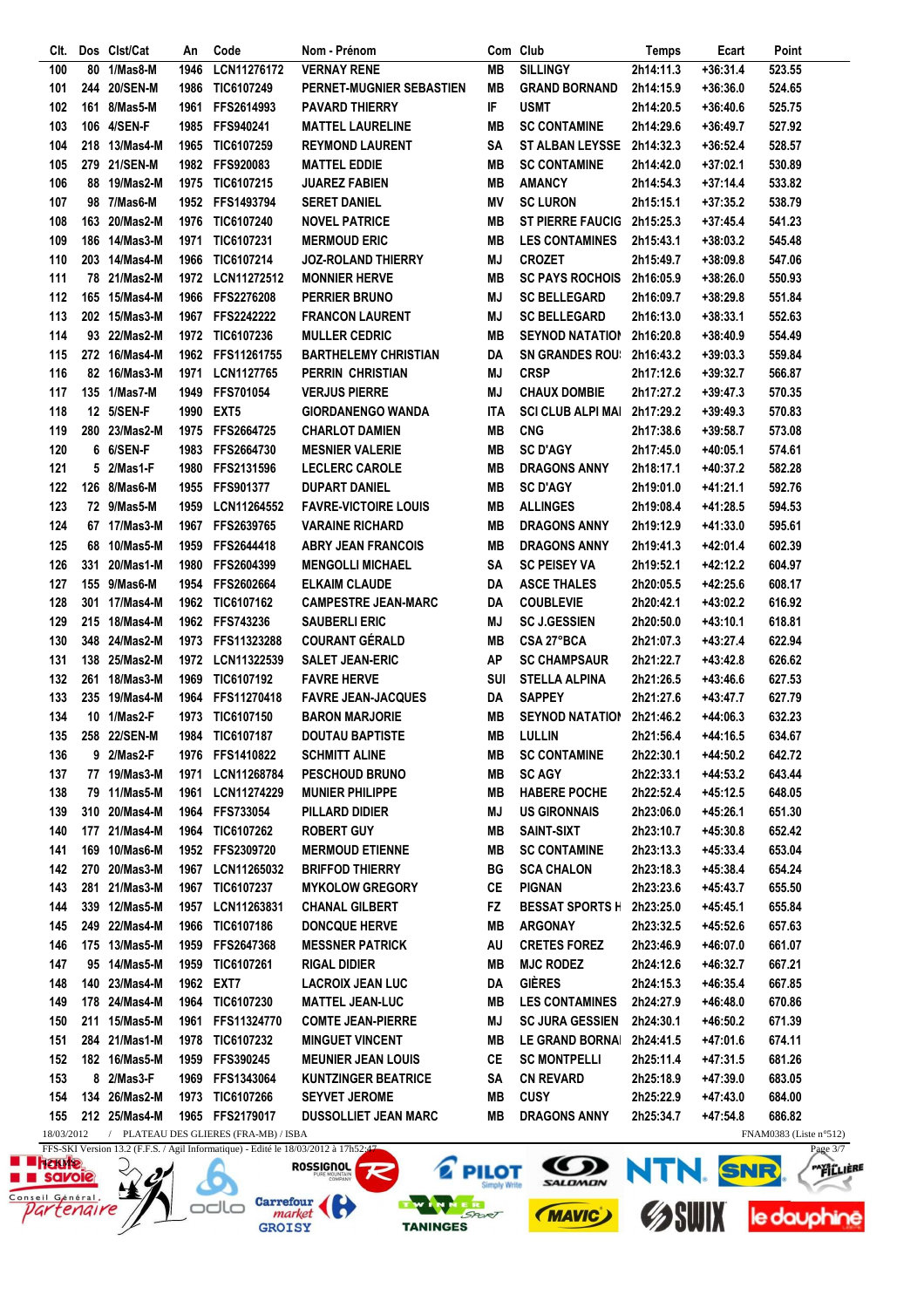| CIt. |            | Dos Clst/Cat  | An   | Code                                                                                                                      | Nom - Prénom                   |           | Com Club                   | Temps     | Ecart                | Point                                               |
|------|------------|---------------|------|---------------------------------------------------------------------------------------------------------------------------|--------------------------------|-----------|----------------------------|-----------|----------------------|-----------------------------------------------------|
| 156  |            | 145 22/Mas3-M | 1971 | FFS11263183                                                                                                               | <b>GROMAIRE STÉPHANE</b>       | <b>MB</b> | <b>VILLARD SUR BOË</b>     | 2h25:51.5 | $+48:11.6$           | 690.84                                              |
| 157  |            | 328 23/SEN-M  | 1982 | TIC6107170                                                                                                                | <b>CHRISTOPHE OLLIVE</b>       | LY        | <b>LYON</b>                | 2h26:12.6 | +48:32.7             | 695.88                                              |
| 158  | 171        | 23/Mas3-M     | 1970 | TIC6107205                                                                                                                | <b>GRENARD OLIVIER</b>         | <b>MB</b> | <b>EVIRES</b>              | 2h26:22.6 | +48:42.7             | 698.27                                              |
| 159  |            | 323 2/Mas7-M  | 1949 | TIC6107227                                                                                                                | <b>MASSONNET BERNARD</b>       | <b>MB</b> | <b>CERCIER</b>             | 2h26:41.6 | +49:01.7             | 702.81                                              |
| 160  |            | 276 26/Mas4-M | 1963 | LCN11284636                                                                                                               | <b>DEBONTRIDE HENRI</b>        | DA        | <b>VILLARD DE LANS</b>     | 2h26:43.7 | +49:03.8             | 703.31                                              |
| 161  |            | 285 11/Mas6-M | 1952 | FFS1401131                                                                                                                | <b>DUCHANOY CLAUDE</b>         | ΜV        | <b>SC LURON</b>            | 2h27:25.4 | +49:45.5             | 713.27                                              |
| 162  |            | 220 17/Mas5-M | 1961 | <b>FFS2622499</b>                                                                                                         | <b>CHARTON JEAN NOEL</b>       | ΜJ        | <b>SC ABBAYE</b>           | 2h27:31.6 | +49:51.7             | 714.75                                              |
| 163  |            | 205 27/Mas2-M | 1973 | LCN11263180                                                                                                               | <b>VIDAL BERTRAND</b>          | MВ        | <b>SC VILLARD BOEG</b>     | 2h27:41.3 | $+50:01.4$           | 717.07                                              |
| 164  |            | 267 28/Mas2-M |      | 1973 FFS2660861                                                                                                           | <b>LOVERA FABRICE</b>          | MВ        | <b>CNG</b>                 | 2h28:06.3 |                      |                                                     |
|      |            | 322 12/Mas6-M |      |                                                                                                                           |                                |           |                            |           | +50:26.4             | 723.04                                              |
| 165  |            |               |      | 1956 FFS791189                                                                                                            | <b>NIVOU ALAIN</b>             | MJ        | <b>SC J.GESSIEN</b>        | 2h28:35.6 | $+50:55.7$           | 730.04                                              |
| 166  |            | 130 29/Mas2-M |      | 1973 TIC6107201                                                                                                           | <b>GOMBERT LAURENT</b>         | <b>MB</b> | <b>SAINT MARTIN BEL</b>    | 2h28:44.5 | +51:04.6             | 732.17                                              |
| 167  |            | 38 24/SEN-M   | 1990 | FFS2601092                                                                                                                | <b>BAILLY ALEXIS</b>           | LY        | <b>CS VALROMEY</b>         | 2h28:50.9 | +51:11.0             | 733.70                                              |
| 168  |            | 89 24/Mas3-M  | 1970 | TIC6107217                                                                                                                | <b>LAGET PHILIPPE</b>          | SΑ        | <b>SONNAZ</b>              | 2h28:56.3 | +51:16.4             | 734.99                                              |
| 169  |            | 327 13/Mas6-M | 1954 | LCN11267686                                                                                                               | <b>WURTZ JEAN-MARIE</b>        | ΜV        | <b>GUEBWILLER</b>          | 2h29:22.4 | +51:42.5             | 741.22                                              |
| 170  |            | 214 22/Mas1-M | 1979 | FFS2644682                                                                                                                | <b>ROIDOR GWENAËL</b>          | ΜJ        | <b>SC ABBAYE</b>           | 2h29:53.6 | +52:13.7             | 748.68                                              |
| 171  |            | 74 3/Mas7-M   | 1950 | LCN11262312                                                                                                               | <b>GREGOIRE BERNARD</b>        | AP        | <b>GAP BAYARD</b>          | 2h30:30.9 | $+52:51.0$           | 757.59                                              |
| 172  |            | 251 18/Mas5-M | 1961 | TIC6107260                                                                                                                | <b>RIBOULET DANIEL</b>         | <b>MB</b> | <b>PETIT BORNAND</b>       | 2h30:49.5 | $+53:09.6$           | 762.03                                              |
| 173  |            | 294 25/Mas3-M | 1969 | TIC6107263                                                                                                                | <b>ROCH PATRICK</b>            | <b>MB</b> | <b>ARCHAMPS</b>            | 2h30:55.9 | $+53:16.0$           | 763.56                                              |
| 174  |            | 87 25/SEN-M   | 1989 | TIC6107200                                                                                                                | <b>GIRARDOT BAPTISTE</b>       | MJ        | <b>GEX</b>                 | 2h30:59.5 | $+53:19.6$           | 764.42                                              |
| 175  |            | 196 14/Mas6-M | 1956 | FFS11307041                                                                                                               | <b>RAVANEL JEAN-MICHEL</b>     | MВ        | <b>CLUB DES SPORTS</b>     | 2h31:00.4 | +53:20.5             | 764.64                                              |
| 176  |            | 308 23/Mas1-M | 1979 | TIC6107210                                                                                                                | JACQUARD PASCAL                | MВ        | <b>STEQUAL</b>             | 2h31:04.3 | $+53:24.4$           | 765.57                                              |
| 177  |            | 159 26/SEN-M  | 1983 | TIC6107202                                                                                                                | <b>GOUACHON BAPTISTE</b>       | SΑ        | <b>SONNAZ</b>              | 2h31:09.7 | $+53:29.8$           | 766.86                                              |
| 178  |            | 189 19/Mas5-M | 1961 | TIC6107228                                                                                                                | <b>MATELON JEAN</b>            | MВ        | <b>LES VILLARDS / TH</b>   | 2h31:10.8 | $+53:30.9$           | 767.12                                              |
| 179  |            | 333 30/Mas2-M | 1976 | <b>TIC6107151</b>                                                                                                         | <b>BARRACHIN FRANCK</b>        | MВ        | <b>LES CLEFS</b>           | 2h31:21.3 | $+53:41.4$           | 769.63                                              |
| 180  |            | 297 20/Mas5-M | 1958 | <b>FFS2659298</b>                                                                                                         | DE GROLEE VIRVILLE FRANCOIS SA |           | <b>AS AUSSOIS</b>          | 2h32:01.3 | $+54:21.4$           | 779.19                                              |
|      |            |               |      |                                                                                                                           |                                |           |                            |           |                      |                                                     |
| 181  |            | 224 24/Mas1-M | 1980 | TIC6107189                                                                                                                | <b>DUFOURNET MARTIN</b>        | <b>MB</b> | <b>SEYNOD</b>              | 2h32:01.7 | +54:21.8             | 779.28                                              |
| 182  |            | 302 25/Mas1-M | 1979 | FFS2663296                                                                                                                | <b>REZVOY VINCENT</b>          | <b>MB</b> | <b>ASO NTN-SNR</b>         | 2h32:11.8 | $+54:31.9$           | 781.70                                              |
| 183  |            | 198 26/Mas3-M |      | 1968 TIC6107154                                                                                                           | <b>BAZIN ALAIN-GUY</b>         | MВ        | <b>BOGEVE</b>              | 2h32:59.4 | +55:19.5             | 793.07                                              |
| 184  |            | 316 15/Mas6-M | 1953 | LCN1123127                                                                                                                | <b>DALLEMAGNE GHISLAIN</b>     | <b>MB</b> | <b>DRAGONS ANNY</b>        | 2h33:04.6 | +55:24.7             | 794.31                                              |
| 185  |            | 11 7/SEN-F    | 1987 | TIC6107193                                                                                                                | <b>FAVRE-VICTOIRE SANDRINE</b> | MВ        | <b>SC BELLEVAUX</b>        | 2h33:13.1 | +55:33.2             | 796.34                                              |
| 186  | 321        | 26/Mas1-M     | 1978 | <b>TIC6107171</b>                                                                                                         | <b>COLLIN CYRIL</b>            | MВ        | <b>LA ROCHE SUR FO</b>     | 2h33:53.6 | +56:13.7             | 806.02                                              |
| 187  |            | 324 21/Mas5-M | 1960 | TIC6107166                                                                                                                | <b>CHAMBET JEAN-PIERRE</b>     | MВ        | <b>CHAVANOD</b>            | 2h34:10.4 | $+56:30.5$           | 810.03                                              |
| 188  |            | 247 4/Mas7-M  | 1950 | TIC6107267                                                                                                                | <b>SONDAZ MAURICE</b>          | MВ        | VILLARDS / THONE 2h34:19.8 |           | $+56:39.9$           | 812.28                                              |
| 189  |            | 241 22/Mas5-M | 1960 | LCN11270381                                                                                                               | <b>CANARD PHILIPPE</b>         | MJ        | SC CHAMPAGNOLI 2h34:35.4   |           | $+56:55.5$           | 816.00                                              |
| 190  | 201        | 27/Mas4-M     | 1962 | TIC6107204                                                                                                                | <b>GREGORIS ALAIN</b>          | MВ        | PERS-JUSSY                 | 2h35:43.1 | +58:03.2             | 832.18                                              |
| 191  |            | 4 8/SEN-F     | 1989 | FFS2646209                                                                                                                | <b>DUNOYER MYLÈNE</b>          | MВ        | <b>SC GD BORNAN</b>        | 2h35:58.8 | $+58:18.9$           | 835.93                                              |
| 192  |            | 176 16/Mas6-M |      | 1956 FFS2621703                                                                                                           | <b>PINEL PATRICK</b>           | MВ        | <b>ASO NTN-SNR</b>         | 2h36:08.8 | +58:28.9             | 838.32                                              |
| 193  |            | 148 27/SEN-M  |      | 1990 TIC6107246                                                                                                           | <b>PASQUIER THOMAS</b>         | MВ        | <b>NAVES</b>               | 2h36:40.4 | $+59:00.5$           | 845.87                                              |
| 194  |            | 150 31/Mas2-M |      | 1973 TIC6107225                                                                                                           | <b>MARSALLE SEBASTIEN</b>      | MВ        | <b>PASSY</b>               | 2h36:50.8 | $+59:10.9$           | 848.35                                              |
| 195  |            | 229 28/Mas4-M |      | 1966 FFS11277102                                                                                                          | <b>DUMAREST YVES</b>           | DA        | SNB CHAMROUSSE 2h37:36.5   |           | +59:56.6             | 859.27                                              |
| 196  |            | 286 27/Mas3-M |      | 1967 TIC6107239                                                                                                           | <b>NERRIÈRE CHRISTIAN</b>      | DA        | <b>ST MARTIN D'URIA</b>    |           | 2h37:40.8 +1h00:00.9 | 860.30                                              |
| 197  |            | 343 17/Mas6-M |      | 1955 FFS2617472                                                                                                           | <b>BASSOT DENIS</b>            | ΜV        | <b>SC LURON</b>            |           | 2h37:47.3 +1h00:07.4 | 861.85                                              |
| 198  |            | 167 27/Mas1-M |      | 1980 TIC6107181                                                                                                           | <b>DEMOUY JEAN-MATHIEU</b>     | ΑP        | <b>BRIANÇON</b>            |           | 2h37:54.7 +1h00:14.8 | 863.62                                              |
| 199  |            | 173 28/Mas3-M |      | 1970 TIC6107157                                                                                                           | <b>BIBOLLET-RUCHE XAVIER</b>   | MВ        | <b>RANDO CHERAN</b>        |           | 2h38:04.3 +1h00:24.4 | 865.91                                              |
| 200  |            | 151 29/Mas3-M | 1969 | LCN112926619                                                                                                              | <b>GENEVOIS JEAN-LOUIS</b>     | DA        | <b>UZ VIZILLOISE</b>       |           | 2h38:41.1 +1h01:01.2 | 874.70                                              |
| 201  |            | 147 28/Mas1-M |      | 1978 TIC6107234                                                                                                           | <b>MONTAUZE JÉRÉMIE</b>        | MВ        | <b>SEYNOD</b>              |           | 2h38:55.7 +1h01:15.8 | 878.19                                              |
| 202  |            | 243 29/Mas1-M |      | 1979 TIC6107220                                                                                                           | <b>LOUAT DAMIEN</b>            | ΑP        | <b>SAINT LEGER LES</b>     |           | 2h39:11.2 +1h01:31.3 | 881.90                                              |
| 203  |            | 313 28/SEN-M  |      | 1983 TIC6107270                                                                                                           | THEYS BENJAMIN                 | MВ        | <b>FAUCIGNY</b>            |           | 2h39:15.2 +1h01:35.3 | 882.85                                              |
| 204  |            | 154 30/Mas1-M |      |                                                                                                                           |                                | MВ        |                            |           |                      |                                                     |
|      |            |               |      | 1981 TIC6107163                                                                                                           | <b>CENCI ANTOINE</b>           |           | <b>VIUZ EN SALLAZ</b>      |           | 2h39:26.1 +1h01:46.2 | 885.46                                              |
| 205  |            | 136 2/Mas8-M  |      | 1946 FFS2649643                                                                                                           | <b>JACQUIER JEAN PIERRE</b>    | MВ        | <b>CHABLAIS NOR</b>        |           | 2h39:30.5 +1h01:50.6 | 886.51                                              |
| 206  |            | 319 23/Mas5-M |      | 1961 FFS2638278                                                                                                           | <b>DESBREST PATRICK</b>        | MВ        | <b>CSA EMHM</b>            |           | 2h39:38.2 +1h01:58.3 | 888.35                                              |
| 207  |            | 332 29/Mas4-M | 1965 | EXT4                                                                                                                      | <b>CHENEVAL LUDO</b>           | MВ        | <b>CHATILLON-SUR-C</b>     |           | 2h40:01.2 +1h02:21.3 | 893.84                                              |
| 208  |            | 192 24/Mas5-M |      | 1960 FFS2613121                                                                                                           | THENOT PATRICK                 | DA        | <b>SNGR OISANS</b>         |           | 2h40:35.6 +1h02:55.7 | 902.06                                              |
| 209  |            | 277 25/Mas5-M |      | 1959 FFS2633329                                                                                                           | <b>GAUGAIN PHILIPPE</b>        | MВ        | <b>DRAGONS ANNY</b>        |           | 2h41:08.5 +1h03:28.6 | 909.92                                              |
| 210  |            | 240 31/Mas1-M |      | 1980 TIC6107179                                                                                                           | <b>DELANNOY NICOLAS</b>        | IF        | <b>RC ARRAS TRIATH</b>     |           | 2h41:28.2 +1h03:48.3 | 914.63                                              |
| 211  |            | 259 30/Mas4-M |      | 1966 TIC6107276                                                                                                           | <b>VUILLARD LAURENT</b>        | MВ        | <b>ETREMBIERES</b>         |           | 2h41:38.3 +1h03:58.4 | 917.04                                              |
|      | 18/03/2012 | $\sqrt{2}$    |      | PLATEAU DES GLIERES (FRA-MB) / ISBA<br>EES-SKI Version 13.2 (E.E.S. / Agil Informatique) - Edité le 18/03/2012 à 17b52:47 |                                |           |                            |           |                      | FNAM0383 (Liste $n^{\circ}512$ )<br>$P_{30P}$ $4/7$ |

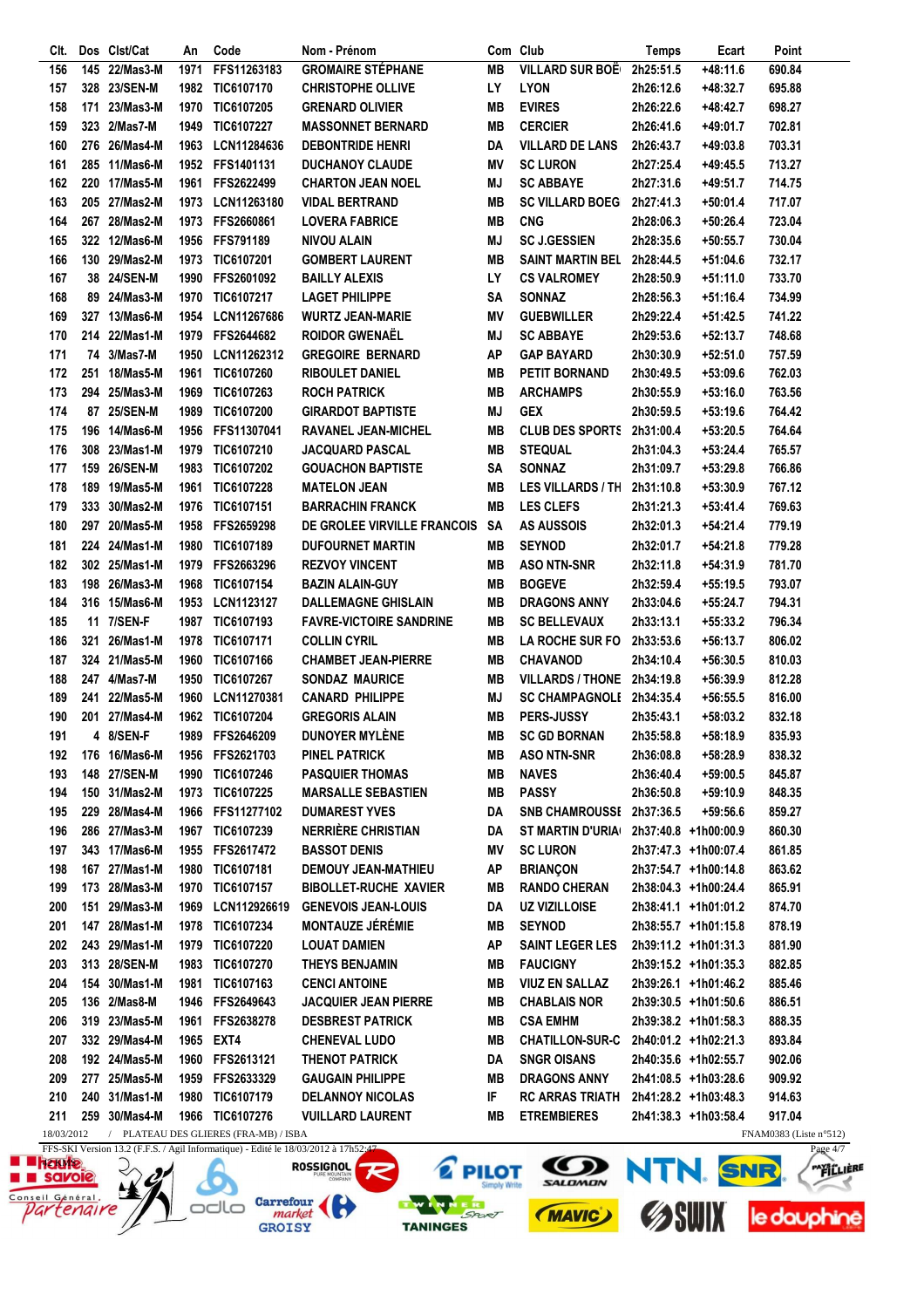| CIt.       |     | Dos Clst/Cat               | An   | Code                                  | Nom - Prénom                                                                        |           | Com Club                                 | Temps | Ecart                                        | Point                                               |
|------------|-----|----------------------------|------|---------------------------------------|-------------------------------------------------------------------------------------|-----------|------------------------------------------|-------|----------------------------------------------|-----------------------------------------------------|
| 212        | 298 | 31/Mas4-M                  | 1966 | FFS549000458                          | <b>VEYRIERE EDDIE</b>                                                               | <b>MB</b> | <b>BONNEVILLE</b>                        |       | 2h41:42.9 +1h04:03.0                         | 918.14                                              |
| 213        |     | 341 9/SEN-F                | 1984 | LCN11322534                           | <b>BEGIN HELENE</b>                                                                 | ΑP        | <b>CHAMPSAUR</b>                         |       | 2h41:45.1 +1h04:05.2                         | 918.66                                              |
| 214        |     | 253 32/Mas1-M              | 1978 | TIC6107197                            | <b>GAVARD JÉRÉMIE</b>                                                               | MВ        | <b>LA ROCHE SUR FO</b>                   |       | 2h42:06.4 +1h04:26.5                         | 923.75                                              |
| 215        |     | 142 18/Mas6-M              |      | 1952 LCN11315178                      | <b>BERTHIER YVON</b>                                                                | MВ        | <b>ONNION</b>                            |       | 2h42:30.2 +1h04:50.3                         | 929.44                                              |
| 216        |     | 226 30/Mas3-M              | 1968 | <b>FFS2657258</b>                     | <b>HANKE KLAUS</b>                                                                  | MВ        | <b>SC CERN</b>                           |       | 2h42:35.2 +1h04:55.3                         | 930.63                                              |
| 217        |     | 337 3/Mas3-F               | 1969 | TIC6107147                            | <b>AUBRY ANNE-MARIE</b>                                                             | MВ        | <b>MONTAGNY LES L/</b>                   |       | 2h42:55.5 +1h05:15.6                         | 935.48                                              |
| 218        |     | 199 26/Mas5-M              | 1959 | TIC6107167                            | <b>CHAPPAZ CRISTOPHE</b>                                                            | MВ        | <b>MARIGNIER</b>                         |       | 2h43:33.5 +1h05:53.6                         | 944.56                                              |
| 219        |     | 143 27/Mas5-M              | 1961 | FFS1043399                            | <b>FILLON JEAN LOUIS</b>                                                            | MВ        | <b>SCNP ROCHOIS</b>                      |       | 2h43:55.6 +1h06:15.7                         | 949.84                                              |
| 220        |     | 275 32/Mas2-M              |      | 1972 TIC6107153                       | <b>BAUDUIN GILLES</b>                                                               | AP        | <b>SAINT LEGER LES</b>                   |       | 2h44:03.0 +1h06:23.1                         | 951.61                                              |
| 221        |     | 353 3/Mas2-F               | 1973 | TIC6107243                            | <b>OUDIN SOPHIE</b>                                                                 | MВ        | <b>CNG GLIERES</b>                       |       | 2h44:13.4 +1h06:33.5                         | 954.09                                              |
| 222        |     | 137 31/Mas3-M              | 1971 | <b>FFS9512554</b>                     | <b>GALLOIS FRANCK</b>                                                               | MJ        | <b>LES ROUSSES</b>                       |       | 2h44:35.9 +1h06:56.0                         | 959.47                                              |
| 223        |     | 183 19/Mas6-M              | 1953 | TIC6107194                            | <b>FLOURET MICHEL</b>                                                               | AU        | <b>NERIS LES BAINS</b>                   |       | 2h44:53.2 +1h07:13.3                         | 963.60                                              |
| 224        |     | 264 32/Mas3-M              | 1968 | TIC6107226                            | <b>MARTINAND STEPHANE</b>                                                           | LY        | <b>BOURG EN BRESSI</b>                   |       | 2h45:04.1 +1h07:24.2                         | 966.21                                              |
| 225        |     | 326 33/Mas3-M              | 1970 | TIC6107155                            | <b>BECAERT STEPHANE</b>                                                             | MВ        | <b>ANNECY LE VIEUX</b>                   |       | 2h45:13.3 +1h07:33.4                         | 968.41                                              |
| 226        |     | 124 20/Mas6-M              | 1955 | TIC6107182                            | <b>DENIS BERNARD</b>                                                                | SΑ        | <b>BASSENS</b>                           |       | 2h45:42.9 +1h08:03.0                         | 975.48                                              |
| 227        |     | 217 10/SEN-F               | 1983 | <b>FFS730071</b>                      | <b>VERJUS NADIA</b>                                                                 | MJ        | <b>CHAUX DOMBIE</b>                      |       | 2h45:43.2 +1h08:03.3                         | 975.55                                              |
| 228        |     | 318 32/Mas4-M              |      | 1965 TIC6107229                       | <b>MATHIEU CHRISTIAN</b>                                                            | DA        | <b>SECHILIENNE</b>                       |       | 2h45:51.7 +1h08:11.8                         | 977.58                                              |
| 229        |     | 219 4/Mas3-F               | 1968 | <b>FFS2604834</b>                     | <b>GALLAND HELENE</b>                                                               | AU        | <b>SCP MEZENC</b>                        |       | 2h45:56.4 +1h08:16.5                         | 978.70                                              |
| 230        |     | 303 33/Mas4-M              |      | 1964 TIC6107183                       | <b>DEPREZ THIERRY</b>                                                               | MВ        | <b>CNG GLIERES</b>                       |       | 2h46:46.2 +1h09:06.3                         | 990.60                                              |
| 231        |     | 188 34/Mas3-M              | 1967 | LCN11326047                           | <b>GALLERON PIERRE</b>                                                              | ΑP        | <b>SC CHAMPSAUR</b>                      |       | 2h46:49.5 +1h09:09.6                         | 991.39                                              |
| 232        |     | 91 34/Mas4-M               | 1963 | TIC6107222                            | <b>MAISTRE BERNARD</b>                                                              | MВ        | <b>LA CLUSAZ</b>                         |       | 2h46:52.2 +1h09:12.3                         | 992.03                                              |
| 233        |     | 223 35/Mas3-M              | 1971 | <b>TIC6107271</b>                     | URIBE-ZAMORA JEAN-PIERRE                                                            | MВ        | <b>BONNE</b>                             |       | 2h46:53.0 +1h09:13.1                         | 992.23                                              |
| 234        |     | 239 33/Mas1-M              | 1980 | TIC6107218                            | LE DIOURON CEDRIC                                                                   | MВ        | <b>POISY</b>                             |       | 2h46:57.3 +1h09:17.4                         | 993.25                                              |
| 235        |     | 187 33/Mas2-M              | 1974 | TIC6107174                            | <b>CORMIER OLIVIER</b>                                                              | SΑ        | <b>NOVALAISE</b>                         |       | 2h47:01.6 +1h09:21.7                         | 994.28                                              |
| 236        |     | 325 28/Mas5-M              | 1957 | TIC6107245                            | <b>PAGNIER ROGER</b>                                                                | LY        | <b>OULLINS</b>                           |       | 2h47:35.0 +1h09:55.1                         | 1002.26                                             |
| 237        |     | 274 34/Mas2-M              | 1974 | <b>TIC6107255</b>                     | <b>RAVE SAMUEL</b>                                                                  | DA        | <b>GRENOBLE</b>                          |       | 2h47:40.0 +1h10:00.1                         | 1003.45                                             |
| 238        |     | 160 34/Mas1-M              | 1977 | <b>TIC6107221</b>                     | <b>LUXEMBOURG DAVID</b>                                                             | DA        | <b>RIVES</b>                             |       | 2h47:44.0 +1h10:04.1                         | 1004.41                                             |
| 239        |     | 141 21/Mas6-M              | 1956 | TIC6107152                            | <b>BARTHELON RENE</b>                                                               | MJ        | <b>DANNEMAIRE SUR</b>                    |       | 2h48:00.4 +1h10:20.5                         | 1008.33                                             |
| 240        | 306 | 35/Mas1-M                  | 1979 | FFS2660974                            | <b>COSTE ROMAIN</b>                                                                 | MВ        | <b>CNG</b>                               |       | 2h48:06.7 +1h10:26.8                         | 1009.83                                             |
| 241        |     | 334 36/Mas1-M              | 1980 | TIC6107175                            | <b>CRUT NATHANAËL</b>                                                               | LY        | <b>LYON</b>                              |       | 2h48:50.5 +1h11:10.6                         | 1020.30                                             |
| 242        |     | 185 35/Mas4-M              | 1966 | TIC6107258                            | <b>REVUZ FREDERIC</b>                                                               | MВ        | <b>THORENS</b>                           |       | 2h49:04.5 +1h11:24.6                         | 1023.64                                             |
| 243        |     | 184 35/Mas2-M              | 1975 | TIC6107185                            | <b>DEVOS CHRISTOPHE</b>                                                             | <b>AP</b> | <b>ROLLING TO GAP</b>                    |       | 2h49:05.2 +1h11:25.3                         | 1023.81                                             |
| 244        |     | 174 36/Mas2-M              | 1974 | TIC6107206                            | <b>GURNEL SEBASTIEN</b>                                                             | <b>MB</b> | <b>CHENEVOZ</b>                          |       | 2h49:08.3 +1h11:28.4                         | 1024.55                                             |
| 245        |     | 195 36/Mas4-M              | 1963 | TIC6107159                            | <b>BOLLADE MICHEL</b>                                                               | MВ        | <b>POISY</b>                             |       | 2h49:41.2 +1h12:01.3                         | 1032.41                                             |
| 246        |     | 230 3/Mas8-M               |      | 1944 FFS791820                        | <b>JOBARD ALEXANDRE</b>                                                             | MJ        | <b>ASPTT LONS S</b>                      |       | 2h49:56.8 +1h12:16.9                         | 1036.14                                             |
| 247        |     | 181 29/Mas5-M              |      | 1959 LCN11296875                      | <b>MASSIN JEAN-CLAUDE</b>                                                           |           | DA ASCE THALES AVI( 2h51:02.2 +1h13:22.3 |       |                                              | 1051.76                                             |
| 248        |     | 345 5/Mas3-F               |      | 1969 FFS11328780                      | <b>CHENEVAL CHRISTINE</b>                                                           | M         | <b>CHATILLON-SUR-C</b>                   |       | 2h51:03.9 +1h13:24.0                         | 1052.17                                             |
| 249        |     | 117 30/Mas5-M              |      | 1957 FFS1790275                       | <b>SAUVAGET CHRISTIAN</b>                                                           | BO        | <b>SC BASSIN MI</b>                      |       | 2h51:13.4 +1h13:33.5                         | 1054.44                                             |
| 250        |     | 330 36/Mas3-M              |      | 1971 TIC6107278                       | <b>WILMART BRUNO</b>                                                                | MВ        | <b>ST JEOIRE</b>                         |       | 2h51:39.7 +1h13:59.8                         | 1060.72                                             |
| 251        |     | 153 37/Mas4-M              |      | 1962 LCN11284747                      | <b>GARCIN PIERRE</b>                                                                | MВ        | RANDONNEURS CI 2h51:56.0 +1h14:16.1      |       |                                              | 1064.62                                             |
| 252        |     | 197 31/Mas5-M              |      | 1960 TIC6107172                       | <b>CONDEMINE YVES</b>                                                               | LY        | <b>VILLEURBANNE</b>                      |       | 2h51:57.7 +1h14:17.8                         | 1065.02                                             |
| 253        |     | 346 38/Mas4-M              |      | 1964 TIC6107161                       | <b>BORDET CHRISTOPHE</b>                                                            | SΑ        | <b>BASSENS</b>                           |       | 2h51:59.7 +1h14:19.8                         | 1065.50                                             |
| 254        |     | 350 37/Mas2-M              |      | 1972 FFS11296979                      | <b>SCHUMMER DAVID</b>                                                               | DA        | <b>BRESSON</b>                           |       | 2h53:12.0 +1h15:32.1                         | 1082.77                                             |
| 255        |     | 128 6/Mas3-F               | 1969 | FFS2662666                            | <b>JEAGLIN EMMANUELLE</b>                                                           | MВ        | <b>ANNECY SEMNO</b>                      |       | 2h53:42.6 +1h16:02.7                         | 1090.08                                             |
| 256        |     | 115 32/Mas5-M              | 1960 | LCN11315181                           | <b>OSTER SYLVAIN</b>                                                                | MВ        |                                          |       | 2h54:38.4 +1h16:58.5                         | 1103.41                                             |
| 257        |     | 193 39/Mas4-M              | 1963 | TIC6107165                            | <b>CHAIX GERARD</b>                                                                 | DA        | <b>LUCINGES</b><br>LE VERSOUD            |       |                                              | 1117.44                                             |
| 258        |     | 290 38/Mas2-M              |      | 1973 TIC6107280                       | <b>ZORY JULIEN</b>                                                                  | LY        | <b>COLLONGES</b>                         |       | 2h55:37.1 +1h17:57.2<br>2h55:51.7 +1h18:11.8 | 1120.93                                             |
| 259        | 271 | 37/Mas1-M                  | 1978 | FFS11270055                           | <b>BEDOUET OLIVIER</b>                                                              | DA        | <b>BOURG LES VALEN</b>                   |       |                                              |                                                     |
|            |     |                            |      |                                       |                                                                                     |           |                                          |       | 2h56:29.0 +1h18:49.1                         | 1129.84                                             |
| 260<br>261 |     | 206 37/Mas3-M<br>38/Mas3-M | 1969 | TIC6107275<br>1969 FFS1093364         | <b>VINCENT DAMIEN</b><br><b>BORDAS PHILIPPE</b>                                     | MВ<br>IF  | <b>BLUFFY</b><br><b>USMT</b>             |       | 2h56:45.2 +1h19:05.3<br>2h57:02.0 +1h19:22.1 | 1133.71                                             |
|            | 291 | 164 1/Mas4-F               |      |                                       |                                                                                     |           |                                          |       |                                              | 1137.72                                             |
| 262        |     |                            |      | 1964 TIC6107216                       | <b>LACOQUE SYLVIE</b>                                                               | LY        | <b>BOURG EN BRESSI</b>                   |       | 2h58:30.9 +1h20:51.0                         | 1158.96                                             |
| 263        |     | 132 33/Mas5-M              |      | 1961 TIC6107198                       | <b>GIARD DOMINIQUE</b>                                                              | DA        | <b>PONTCHARRA</b>                        |       | 2h59:05.5 +1h21:25.6                         | 1167.23                                             |
| 264        |     | 129 3/Mas1-F               |      | 1978 TIC6107148                       | <b>BAR MARIE</b>                                                                    | MВ        | <b>CORNIER</b>                           |       | 2h59:08.8 +1h21:28.9                         | 1168.02                                             |
| 265        |     | 236 40/Mas4-M              |      | 1963 FFS2631500                       | <b>PINEY JACQUES</b>                                                                | DA        | <b>SNGR OISANS</b>                       |       | 2h59:37.8 +1h21:57.9                         | 1174.94                                             |
| 266        |     | 288 22/Mas6-M              |      | 1952 EXT3                             | <b>BUGNI CLAUDE</b>                                                                 | LY        | <b>CHEVRY</b>                            |       | 2h59:41.0 +1h22:01.1                         | 1175.71                                             |
| 267        |     | 254 34/Mas5-M              |      | 1961 FFS995762                        | <b>VERGNE FRANCOIS</b>                                                              | MВ        | <b>ASO NTN-SNR</b>                       |       | 3h00:37.4 +1h22:57.5                         | 1189.18                                             |
| 18/03/2012 |     |                            |      | / PLATEAU DES GLIERES (FRA-MB) / ISBA | EES SKI Version 12.2 (E.E.S. / Agil Informational). Editá la 18/02/2012 à 17652-48. |           |                                          |       |                                              | FNAM0383 (Liste $n^{\circ}512$ )<br>$D_{0.005}$ 5/7 |

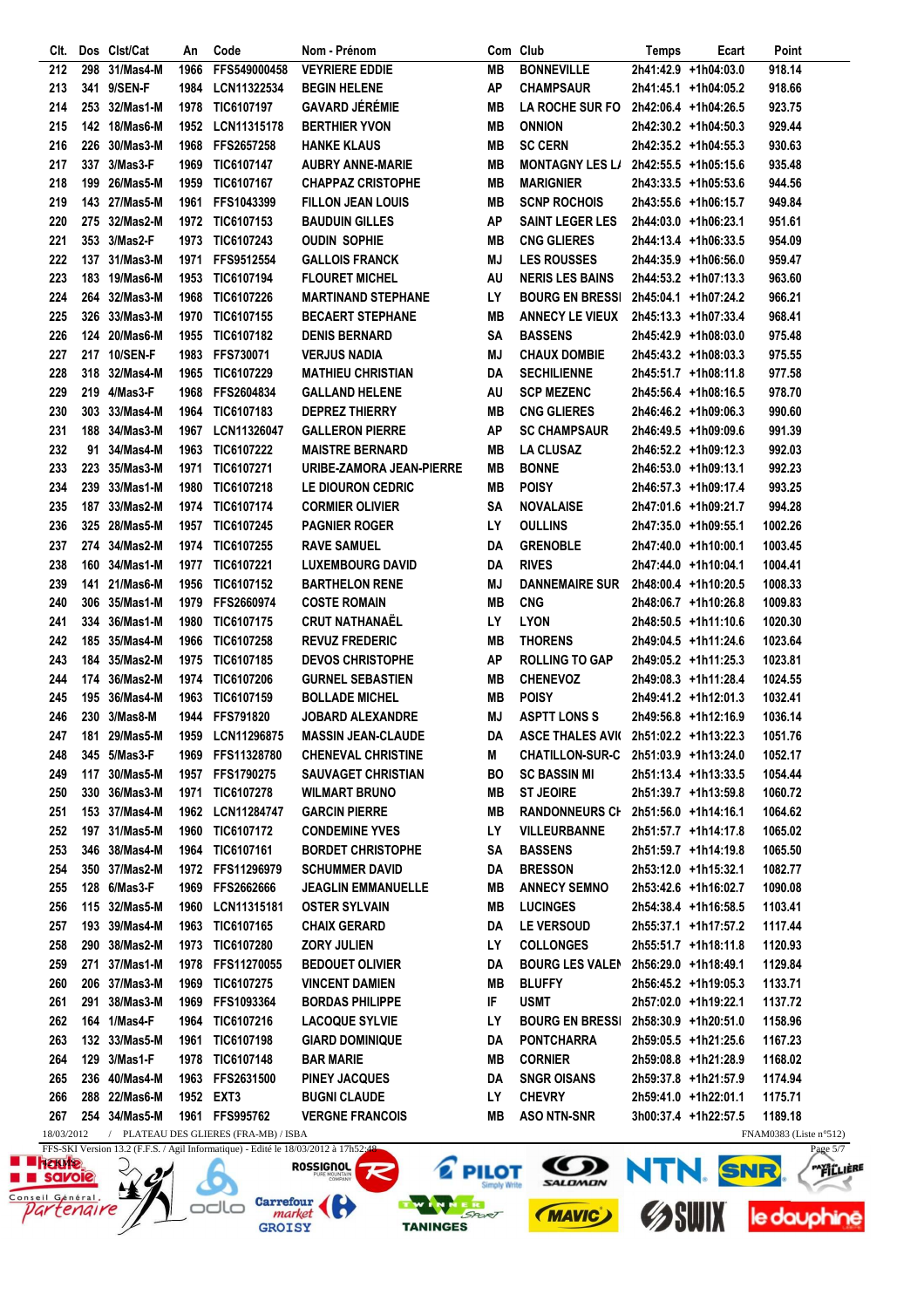| CIt.       |     | Dos Clst/Cat         | An   | Code                                | Nom - Prénom                                                                       |           | Com Club                              | Temps | Ecart                  | Point                                          |
|------------|-----|----------------------|------|-------------------------------------|------------------------------------------------------------------------------------|-----------|---------------------------------------|-------|------------------------|------------------------------------------------|
| 268        | 265 | 38/Mas1-M            | 1980 | TIC6107269                          | <b>THEOBALD OLIVIER</b>                                                            | MВ        | <b>ANNEMASSE</b>                      |       | 3h01:04.5 +1h23:24.6   | 1195.66                                        |
| 269        |     | 252 4/Mas2-F         | 1976 | TIC6107178                          | <b>DECROUX FABIENNE</b>                                                            | MВ        | <b>REIGNIER</b>                       |       | 3h01:16.9 +1h23:37.0   | 1198.62                                        |
| 270        |     | 204 2/Mas4-F         | 1966 | TIC6107238                          | <b>NAMAN VALERIE</b>                                                               | SΑ        | <b>BRISON ST INNOCE</b>               |       | 3h01:37.5 +1h23:57.6   | 1203.54                                        |
| 271        |     | 300 39/Mas1-M        | 1979 | <b>TIC6107184</b>                   | <b>DESCOMBES JULIEN</b>                                                            | MВ        | <b>MENTHONNEX-EN-I</b>                |       | $3h01:52.0$ +1h24:12.1 | 1207.01                                        |
| 272        |     | 139 41/Mas4-M        | 1963 | EXT8                                | <b>PERRIER THIERRY</b>                                                             | SΑ        | <b>ALBENS</b>                         |       | 3h02:33.4 +1h24:53.5   | 1216.90                                        |
| 273        |     | 299 7/Mas3-F         | 1968 | <b>LCN11292619</b>                  | <b>GENEVOIS LAURENCE</b>                                                           | DA        | <b>UZ VIZILLOISE</b>                  |       | 3h02:35.2 +1h24:55.3   | 1217.33                                        |
| 274        |     | 118 5/Mas2-F         |      | 1972 EXT6                           | <b>GOUTIERE CHANTAL</b>                                                            | SΑ        | <b>CLUB DES SPORTS</b>                |       | 3h02:41.3 +1h25:01.4   | 1218.79                                        |
| 275        |     | 282 40/Mas1-M        |      | 1977 EXT1                           | <b>BAILE LAURENT</b>                                                               | AP        | <b>NICE</b>                           |       | 3h03:00.4 +1h25:20.5   | 1223.35                                        |
| 276        |     | 168 39/Mas3-M        |      | 1967 FFS11323289                    | <b>ISEPPI PHILIPPE</b>                                                             | MВ        | <b>ASPTT ANNECY</b>                   |       | 3h03:13.3 +1h25:33.4   | 1226.43                                        |
| 277        |     | 351 23/Mas6-M        |      | 1954 TIC6107209                     | <b>IVALDI NICOLAS</b>                                                              | MВ        | <b>ANNECY</b>                         |       | 3h03:47.7 +1h26:07.8   | 1234.65                                        |
| 278        |     | 162 42/Mas4-M        | 1963 | LCN11264549                         | <b>DETRAZ ERIC</b>                                                                 | MВ        | <b>SC BELLEVUX</b>                    |       | 3h03:49.4 +1h26:09.5   | 1235.06                                        |
| 279        |     | 304 43/Mas4-M        | 1966 | TIC6107158                          | <b>BIGNARDI CHRISTOPHE</b>                                                         | MВ        | <b>DINGY ST CLAIR</b>                 |       | 3h04:07.4 +1h26:27.5   | 1239.36                                        |
| 280        |     | 133 44/Mas4-M        | 1963 | TIC6107274                          | <b>VEYRAT-LACHENAL DIDIER</b>                                                      | MВ        | <b>VIEUGY</b>                         |       | 3h04:17.5 +1h26:37.6   | 1241.77                                        |
| 281        |     | 317 41/Mas1-M        | 1980 | TIC6107176                          | <b>DAVID ALEXANDRE</b>                                                             | DA        | LE CHEYLAS                            |       | 3h05:07.6 +1h27:27.7   | 1253.74                                        |
| 282        |     | 329 4/Mas1-F         | 1980 | TIC6107208                          | <b>HIVERT ANNE</b>                                                                 | MВ        | <b>PASSY</b>                          |       | 3h06:30.9 +1h28:51.0   | 1273.64                                        |
| 283        |     | 144 6/Mas2-F         | 1972 | <b>LCN11276337</b>                  | <b>PRALUS ANOUK</b>                                                                | MВ        | <b>CNG GLIERES</b>                    |       | 3h07:16.3 +1h29:36.4   | 1284.49                                        |
| 284        |     | 320 5/Mas7-M         | 1950 | LCN11299007                         | <b>FERRAFIAT FRANCOIS</b>                                                          | DA        | <b>MOIRANS SKI DE F</b>               |       | 3h07:27.1 +1h29:47.2   | 1287.07                                        |
| 285        | 121 | 6/Mas7-M             | 1949 | TIC6107268                          | <b>SOUFFLET JACQUES</b>                                                            | LΥ        | <b>MAILLAT</b>                        |       | 3h09:15.1 +1h31:35.2   | 1312.87                                        |
| 286        |     | 170 35/Mas5-M        | 1957 | <b>TIC6107233</b>                   | <b>MIRODATOS YVES</b>                                                              | MВ        | <b>ANNECY</b>                         |       | 3h09:56.0 +1h32:16.1   | 1322.64                                        |
| 287        |     | 233 3/Mas4-F         |      | 1964 FFS2613123                     | <b>BLACHON CHRISTINE</b>                                                           | DA        | <b>SNGR OISANS</b>                    |       | 3h10:35.8 +1h32:55.9   | 1332.15                                        |
| 288        |     | 222 29/SEN-M         |      | 1982 TIC6107224                     | <b>MARET VINCENT</b>                                                               | MВ        | <b>ST JULIEN</b>                      |       | 3h11:38.7 +1h33:58.8   | 1347.18                                        |
| 289        |     | 338 7/Mas7-M         | 1948 | FFS2118849                          | <b>BARRAL JEAN-PIERRE</b>                                                          | SΑ        | <b>SC AIX</b>                         |       | 3h12:30.0 +1h34:50.1   | 1359.43                                        |
| 290        |     | 307 36/Mas5-M        | 1959 | TIC6107196                          | <b>FRISON PATRICE</b>                                                              | SΑ        | <b>CHAMBÉRY</b>                       |       | 3h12:31.3 +1h34:51.4   | 1359.74                                        |
| 291        |     | 166 40/Mas3-M        | 1968 | FFS11292468                         | <b>CHAZALON CHRISTOPHE</b>                                                         | FZ        | <b>FRAISSES</b>                       |       | 3h13:37.1 +1h35:57.2   | 1375.46                                        |
| 292        |     | 125 4/Mas8-M         | 1942 | <b>FFS2602129</b>                   | <b>BEDOUET BERNARD</b>                                                             | DA        | <b>ASCE THALES</b>                    |       | 3h13:43.1 +1h36:03.2   | 1376.90                                        |
| 293        |     | 287 41/Mas3-M        | 1967 | LCN11263143                         | <b>LE GOUIL PATRICE</b>                                                            | MВ        | <b>DRAGONS ANNECY</b>                 |       | 3h14:59.2 +1h37:19.3   | 1395.08                                        |
| 294        |     | 216 1/Mas5-F         | 1959 | <b>FFS2649644</b>                   | <b>JACQUIER MARIE AUDE</b>                                                         | MВ        | <b>CHABLAIS NOR</b>                   |       | 3h15:15.5 +1h37:35.6   | 1398.97                                        |
| 295        |     | 352 45/Mas4-M        | 1963 | <b>TIC6107173</b>                   | <b>COPPA PHILIPPE</b>                                                              | SΑ        | <b>CHAMBERY</b>                       |       | 3h15:18.2 +1h37:38.3   | 1399.62                                        |
| 296        |     | 156 39/Mas2-M        |      | 1974 LCN11276183                    | <b>SCHWEY NICOLAS</b>                                                              | MВ        | <b>CLUB NORDIQUE G</b>                |       | 3h15:22.7 +1h37:42.8   | 1400.69                                        |
| 297        |     | 266 8/Mas7-M         | 1949 | <b>TIC6107254</b>                   | <b>PRATTER GUY</b>                                                                 | MВ        | <b>MEYTHET</b>                        |       | 3h15:27.3 +1h37:47.4   | 1401.79                                        |
| 298        |     | 263 46/Mas4-M        |      | 1964 FFS11263135                    | <b>BONY PHILIPPE</b>                                                               | MВ        | <b>EPAGNY</b>                         |       | 3h15:33.1 +1h37:53.2   | 1403.18                                        |
| 299        |     | 120 7/Mas2-F         |      | 1974 TIC6107265                     | <b>SCOTT KATE</b>                                                                  | MВ        | <b>PASSY</b>                          |       | 3h15:39.3 +1h37:59.4   | 1404.66                                        |
| 300        |     | 250 24/Mas6-M        | 1955 | <b>FFS2632136</b>                   | <b>DUCHANOY GERARD</b>                                                             | ΜV        | <b>SC LURON</b>                       |       | 3h16:38.1 +1h38:58.2   | 1418.71                                        |
| 301        |     | 273 42/Mas3-M        | 1967 | <b>FFS11294954</b>                  | <b>AUPRETRE JEAN CHRISTOPHE</b>                                                    | MВ        | <b>SKI CLUB DES SCC</b>               |       | 3h19:48.5 +1h42:08.6   | 1464.20                                        |
| 302        |     | 122 30/SEN-M         |      | 1985 TIC6107250                     | <b>PERRET DAMIEN</b>                                                               | DA        | <b>VIENNE</b>                         |       | 3h21:33.6 +1h43:53.7   | 1489.31                                        |
| 303        |     | 311 42/Mas1-M        |      | 1977 TIC6107169                     | <b>CHAUVAT JEAN-PHILIPPE</b>                                                       | <b>FZ</b> | <b>LA TALAUDIERE</b>                  |       | 3h22:54.1 +1h45:14.2   | 1508.54                                        |
| 304        |     | 295 25/Mas6-M        | 1956 | <b>TIC6107213</b>                   | JOLY BERNARD                                                                       | SΑ        | <b>CHAMBERY</b>                       |       | 3h23:39.1 +1h45:59.2   | 1519.29                                        |
| 305        |     | 292 9/Mas7-M         | 1949 | <b>TIC6107241</b>                   | <b>ODDONE GIUSEPPE</b>                                                             | ITA       | <b>SC VALLE MAIRA</b>                 |       | 3h34:07.8 +1h56:27.9   | 1669.49                                        |
| 306        |     | 152 26/Mas6-M        | 1956 | <b>TIC6107256</b>                   | <b>REMOND BERNARD</b>                                                              | IF        | <b>CAF ILE FRANCE</b>                 |       | 3h34:25.8 +1h56:45.9   | 1673.79                                        |
| 307        |     | 179 43/Mas3-M        | 1969 | <b>TIC6107273</b>                   | <b>VERON SEBASTIEN</b>                                                             | IF        | <b>PARIS</b>                          |       | 3h36:07.8 +1h58:27.9   | 1698.16                                        |
| 308        |     | 200 27/Mas6-M        |      | 1954 TIC6107219                     | <b>LEMAITRE JEAN LUC</b>                                                           | ΑP        | <b>CHATEAU VILLE VI</b>               |       | 3h36:19.1 +1h58:39.2   | 1700.86                                        |
| 309        |     | 157 28/Mas6-M        |      | 1956 FFS11299293                    | POLLET JEAN LUC                                                                    | MВ        | <b>CA DES SAVOIE</b>                  |       | 3h37:25.8 +1h59:45.9   | 1716.80                                        |
| 310        |     | 314 31/SEN-M         |      | 1982 TIC6107253                     | <b>POLLET SEBASTIEN</b>                                                            | MВ        | <b>NAVES PARMELAN</b>                 |       | 3h37:26.8 +1h59:46.9   | 1717.04                                        |
| 311        |     | 228 5/Mas1-F         |      | 1979 TIC6107264                     | <b>SAINTE FARE MARIE</b>                                                           | IF        | <b>PARIS</b>                          |       | 3h39:10.3 +2h01:30.4   | 1741.76                                        |
| 312        |     | 172 37/Mas5-M        |      | 1958 TIC6107180                     | <b>DELETRAZ JEAN-MICHEL</b>                                                        | MВ        | <b>CHARVONNEX</b>                     |       | 3h39:57.3 +2h02:17.4   | 1752.99                                        |
| 313        |     | 227 8/Mas2-F         | 1973 | <b>TIC6107279</b>                   | <b>WUHRLIN ELISABETH</b>                                                           | MВ        | <b>VILLAZ</b>                         |       | 3h40:54.4 +2h03:14.5   | 1766.63                                        |
| 314        |     | 146 2/Mas5-F         |      | 1960 EXT2                           | <b>BARNES CHRISTINE</b>                                                            | MВ        | <b>PASSY</b>                          |       | 3h41:14.4 +2h03:34.5   | 1771.41                                        |
| 315        |     | 336 29/Mas6-M        |      | 1952 FFS2600607                     | <b>BONADIES JEAN PIERRE</b>                                                        | DA        | <b>EGREVE NORDI</b>                   |       | 3h41:18.7 +2h03:38.8   | 1772.44                                        |
| 316        |     | 207 6/Mas1-F         | 1979 | <b>TIC6107272</b>                   | <b>VAILLANT MARIE</b>                                                              | MВ        | <b>VILLAZ</b>                         |       | 3h50:16.0 +2h12:36.1   | 1900.81                                        |
| 317        |     | 213 3/Mas5-F         | 1958 | <b>TIC6107149</b>                   | <b>BARBERIO ANNA-MARIA</b>                                                         | ITA       | <b>VENARIA REALE</b>                  |       | 3h57:07.2 +2h19:27.3   | 1999.05                                        |
| 318        |     | 116 30/Mas6-M        |      | 1956 FFS2660677                     | <b>DELETRAZ DENIS</b>                                                              | MВ        | <b>CNG</b>                            |       | 4h13:42.5 +2h36:02.6   | 2236.84                                        |
| 318        |     | 158 38/Mas5-M        |      | 1961 TIC6107168                     | <b>CHATAING GEORGES</b>                                                            | DA        | ST MARTIN D'HERE 4h13:42.5 +2h36:02.6 |       |                        | 2236.84                                        |
|            |     | <b>ABANDONS (18)</b> |      |                                     |                                                                                    |           |                                       |       |                        |                                                |
|            |     | 23 /Mas3-M           |      | 1971 FFS2178902                     | <b>DUPONT JEAN CHRISTOPHE</b>                                                      | MВ        | <b>SC GD BORNAN-TE</b>                | Abd   |                        |                                                |
|            |     | 34 /Mas1-M           |      | 1978 FFS900411                      | <b>DOMENGE ALEXANDRE</b>                                                           | MВ        | DRAGONS ANNY                          | Abd   |                        |                                                |
|            |     |                      |      |                                     |                                                                                    |           |                                       |       |                        |                                                |
| 18/03/2012 |     | $\sqrt{2}$           |      | PLATEAU DES GLIERES (FRA-MB) / ISBA | FFS-SKI Version 13.2 (F.F.S. / Agil Informatique) - Edité le 18/03/2012 à 17h52:48 |           |                                       |       |                        | FNAM0383 (Liste $n^{\circ}512$ )<br>Page $6/7$ |